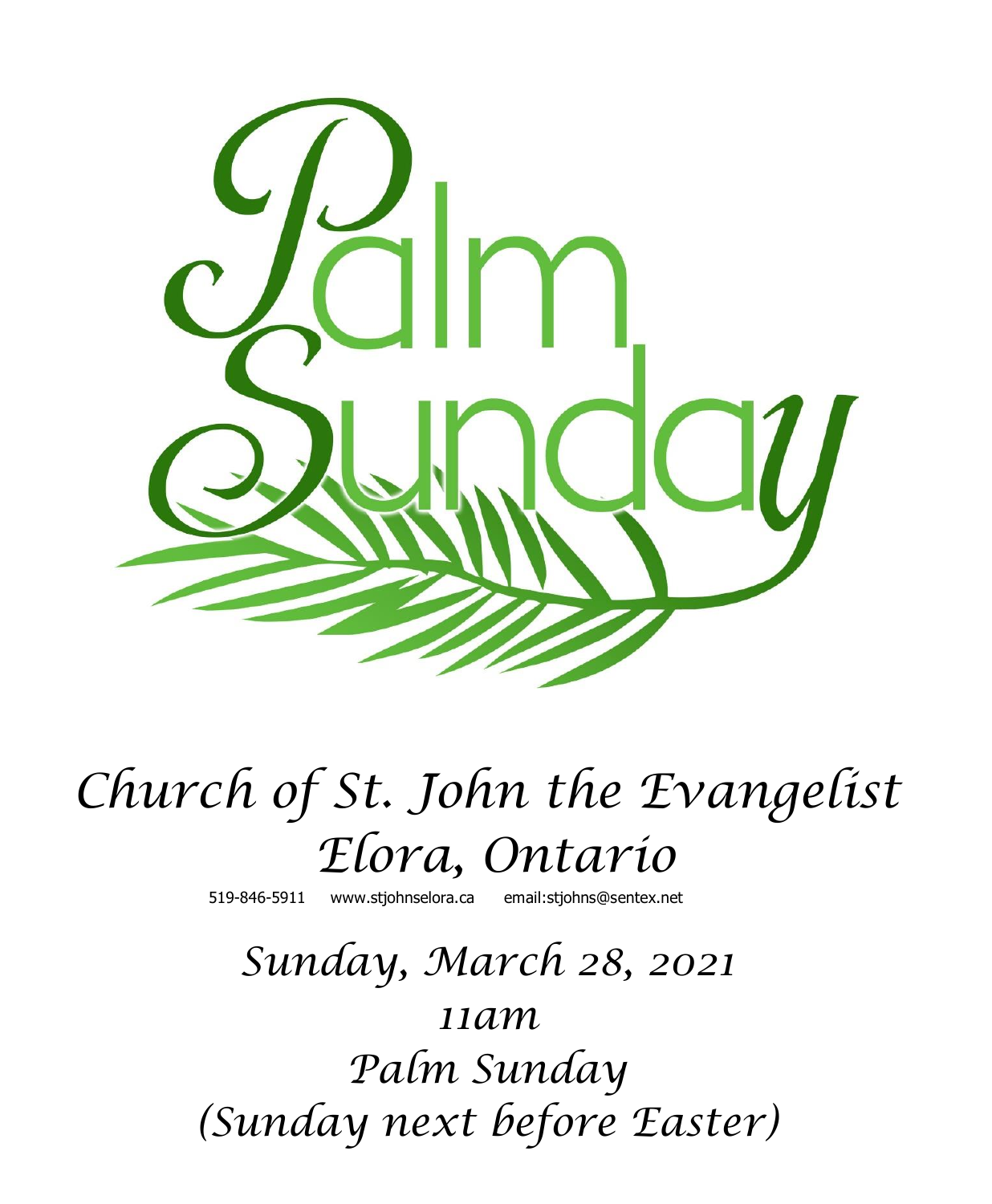# Palm Sunday **March 28, 2021 Sunday next before Easter**

### **11:00 am Choral Mattins (BCP)**

*According to Diocesan Guidelines this liturgy is live-streamed from St. John's with no more than ten people on site.*

Welcome and Announcements

Christ our Lord became obedient unto death: O come, let us worship.

- Minister: Dearly beloved, the Scripture moveth us in sundry places to acknowledge and confess our manifold sins and wickedness; and that we should not dissemble nor cloke them before the face of Almighty God our heavenly Father; but confess them with an humble, lowly, penitent, and obedient heart; to the end that we may obtain forgiveness of the same, by his infinite goodness and mercy. And although we ought at all times humbly to acknowledge our sins before God; yet ought we most chiefly so to do, when we assemble and meet together to render thanks for the great benefits that we have received at his hands, to set forth his most worthy praise, to hear his most holy Word, and to ask those things which are requisite and necessary, as well for the body as the soul. Wherefore I pray and beseech you, as many as are here present, to accompany me with a pure heart and humble voice unto the throne of the heavenly grace.
- Minister: ALMIGHTY and most merciful Father, All: **We have erred and strayed from thy ways like lost sheep, we have followed too much the devices and desires of our own hearts, we have offended against thy holy laws, we have left undone those things which we ought to have one, and we have done those things which we ought not to have done; and there is no health in us. But thou, O Lord, have mercy upon us, miserable offenders. Spare thou them, O God, which confess their faults. Restore thou them that are penitent; according to thy promises declared unto humankind in Christ Jesu our Lord. And grant, O most merciful Father, for his sake, that we may hereafter live a godly, righteous, and sober life, to the glory of thy holy Name. Amen.**

Minister: Almighty God, the Father of our Lord Jesus Christ, who desireth not the death of a sinner, but rather that they may turn from their wickedness, and live, hath given power and commandment to his ministers, to declare and pronounce to his people, being penitent, the absolution and remission of their sins. God pardoneth and absolveth all them that truly repent and unfeignedly believe his holy Gospel. Wherefore we beseech him to grant us true repentance and his Holy Spirit, that those things may please him which we do at this present, and that the rest of our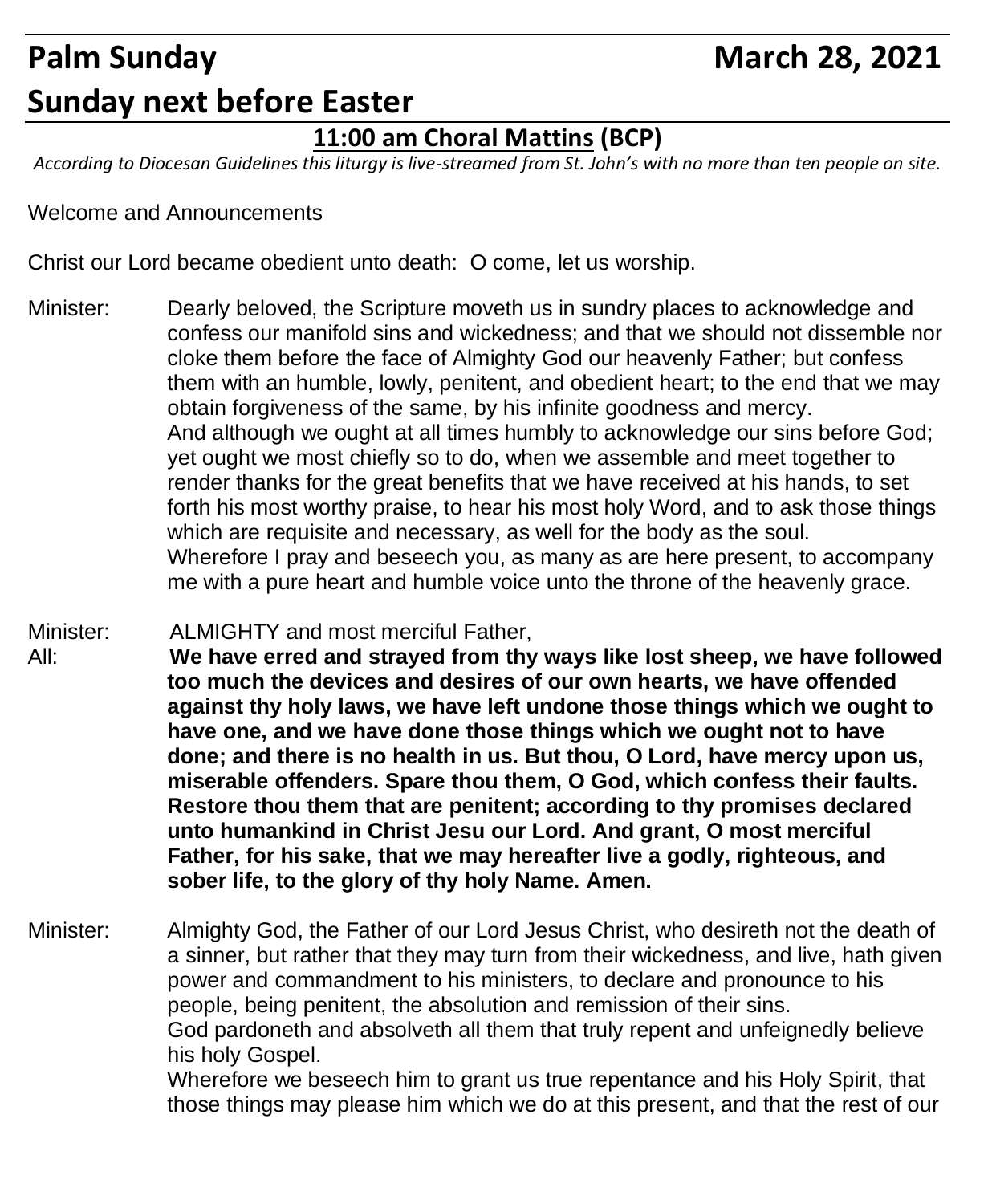life hereafter may be pure and holy; so that at the last we may come to his eternal joy; through Jesus Christ our Lord. **Amen.**

*Responses are sung.*

Minister: **O LORD**, open thou our lips:

People: **And our mouth shall show forth thy praise.**

Minister:  $O God.$  make speed to save us:

People: **O Lord, make haste to help us.**

Minister: Glory be to the Father, and to the Son, and to the Holy Ghost; People. **as it was in the beginning, is now, and ever shall be, world without end. Amen.** Minister: Praise ye the Lord;

People: **The Lord's Name be praised.**

#### **Psalm 118.1-2, 19-29**

*(sung by quartet)* O give thanks unto the Lord, for he is gracious: because his mercy endureth for ever.

Let Israel now confess that he is gracious, and that his mercy endureth for ever.

Open to the gates of righteousness, that I may go into them and give thanks unto the Lord.

This is the gate of the Lord: the righteous shall enter into it.

I will thank thee, for thou hast heard me, and art become my salvation.

The same stone which the builders refused is become the head-stone in the corner.

This is the Lord's doing, and it is marvellous in our eyes.

This is the day which the Lord hath made; we will rejoice and be glad in it.

Help us now, O Lord: O Lord, send us now prosperity.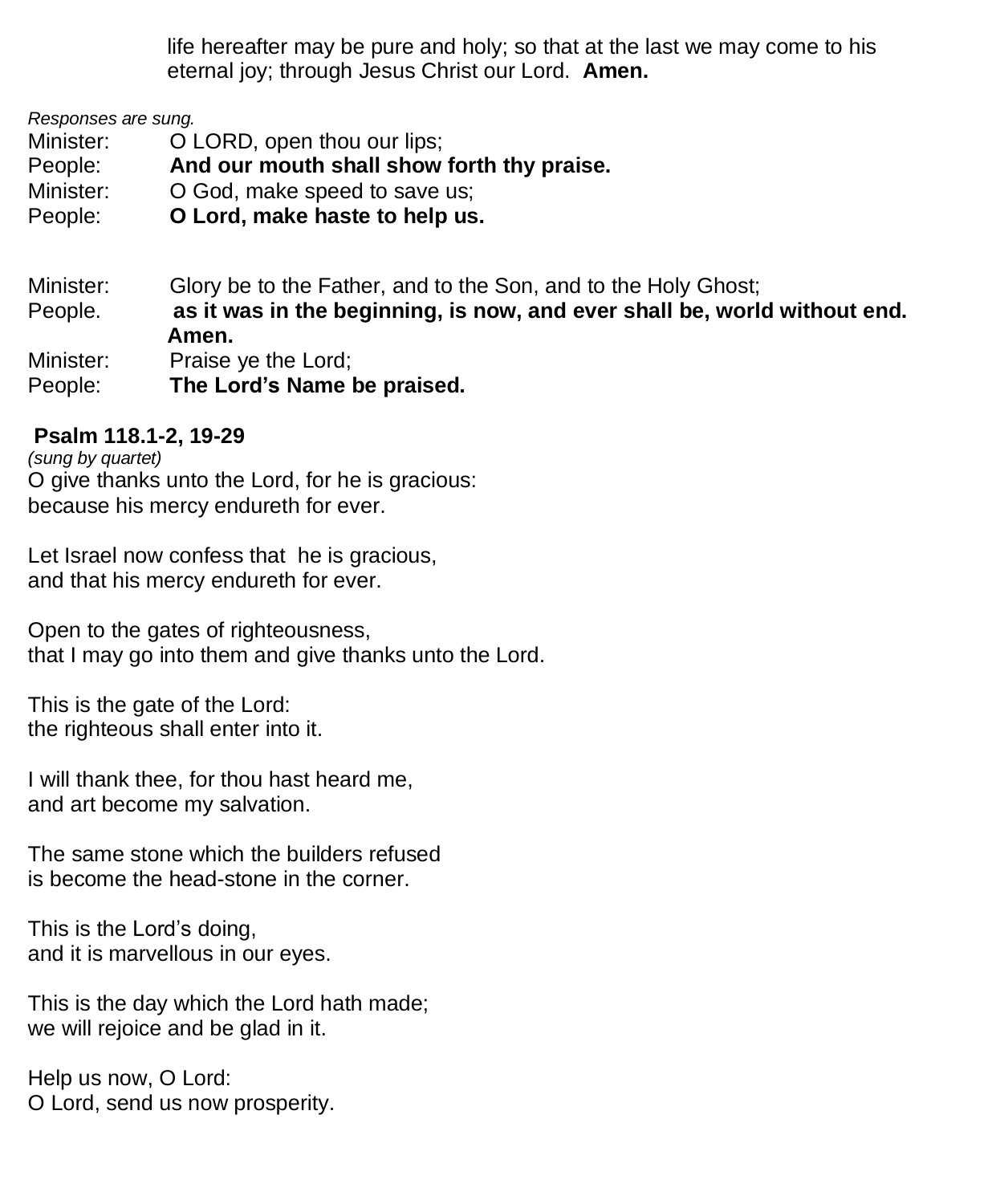Blessed is he that cometh in the Name of the Lord: we bless you from the house of the Lord.

The Lord is God, and he hath given us light: set in order the procession with branches, yea, even up to the horns of the altar.

Thou art my God, and I will thank thee: thou art my God, and I will praise thee.

Glory be to the Father, and to the Son, and to the Holy Ghost, as it was in the beginning, is now and ever shall be, world without end. Amen.

### **First Reading Philippians 2.5-11**

Let the same mind be in you that was in Christ Jesus, who, though he was in the form of God, did not regard equality with God as something to be exploited, but emptied himself, taking the form of a slave, being born in human likeness. And being found in human form, he humbled himself and became obedient to the point of death even death on a cross. Therefore God also highly exalted him and gave him the name that is above every name, so that at the name of Jesus every knee should bend, in heaven and on earth and under the earth, and every tongue should confess that Jesus Christ is Lord, to the glory of God the Father.

#### **Canticle Deus Misereatur** (Psalm 67)

God be merciful unto us and bless us,

And show us the light of his countenance and be merciful unto us.

That thy way may be known upon earth,

Thy saving health among all nations.

Let the people praise thee, O God:

Yea let all the people praise thee.

O let the nations rejoice and be glad,

For thou shalt judge the folk righteously, and govern the nations upon the earth

Let the people praise thee, O God:

Let all the people praise thee.

Then shall the earth bring forth her increase,

And God, even our own God shall give us his blessing.

God shall bless us, and all the ends of the world shall fear him.

Glory be to the Father, and to the Son, and to the Holy Ghost,

as it was in the beginning, is now and ever shall be, world without end. Amen.

#### **Second Reading Mark 11.1-11**

When the disciples were approaching Jerusalem, at Bethphage and Bethany, near the Mount of Olives, Jesus sent two of his disciples and said to them, "Go into the village ahead of you, and immediately as you enter it, you will find tied there a colt that has never been ridden; untie it and bring it. If anyone says to you, 'Why are you doing this?' just say this, 'The Lord needs it and will send it back here immediately.'" They went away and found a colt tied near a door, outside in the street. As they were untying it, some of the bystanders said to them, "What are you doing,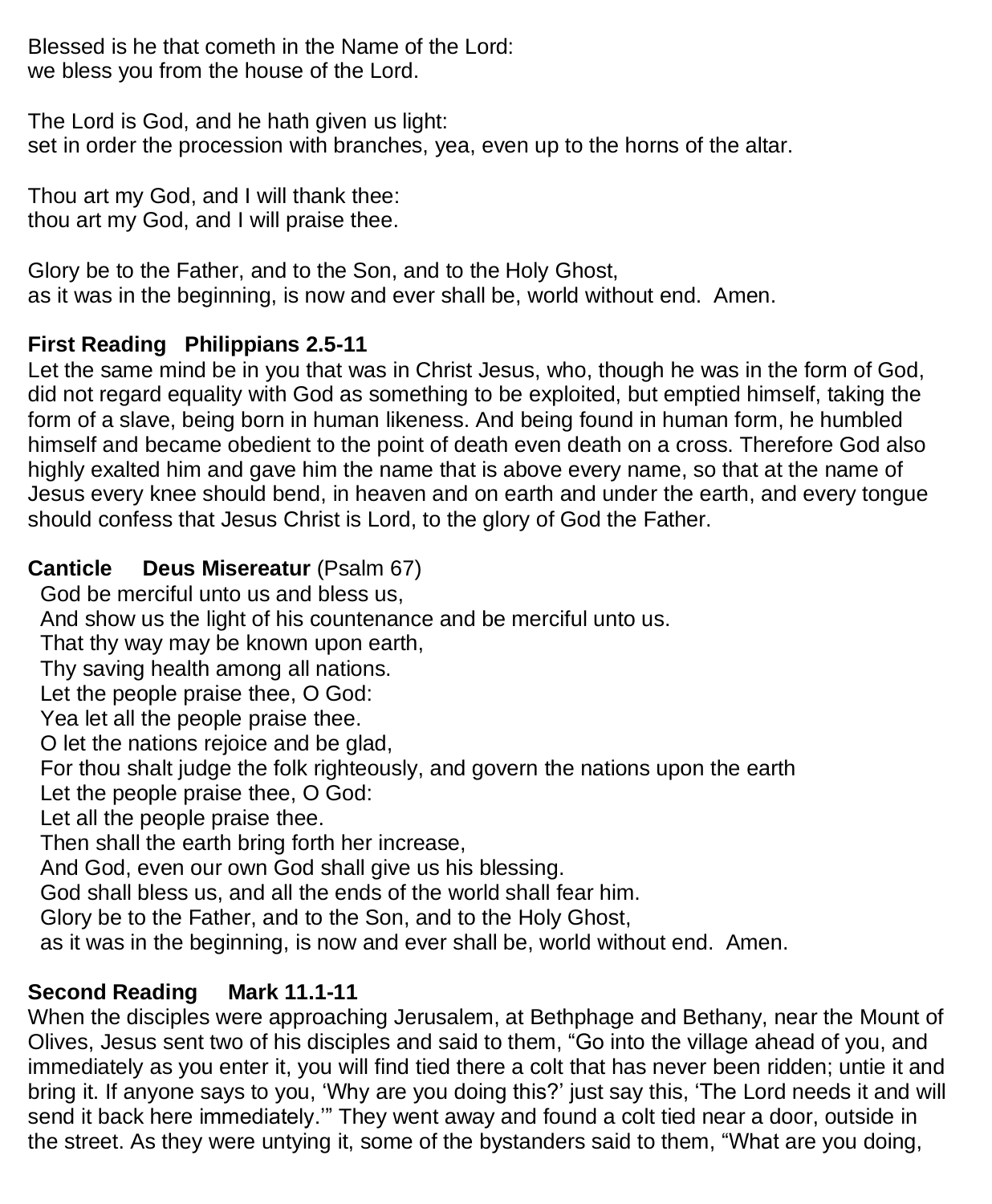untying the colt?" They told them what Jesus had said; and they allowed them to take it. Then they brought the colt to Jesus and threw their cloaks on it; and he sat on it. Many people spread their cloaks on the road, and others spread leafy branches that they had cut in the fields. Then those who went ahead and those who followed were shouting, "Hosanna! Blessed is the one who comes in the name of the Lord! Blessed is the coming kingdom of our ancestor David! Hosanna in the highest heaven!" Then he entered Jerusalem and went into the temple; and when he had looked around at everything, as it was already late, he went out to Bethany with the twelve.

- Minister: I believe in God
- 
- All: **the Father Almighty, maker of heaven and earth: and in Jesus Christ his only Son our Lord, who was conceived by the Holy Ghost, born of the Virgin Mary, suffered under Pontius Pilate, was crucified, dead, and buried: He descended into hell; the third day he rose again from the dead; He ascended into heaven, and sitteth on the right hand of God the Father Almighty; from thence he shall come to judge the quick and the dead. I believe in the Holy Ghost; the holy Catholic Church; the communion of saints; the forgiveness of sins; the resurrection of the body, and the life everlasting. Amen.**

| Responses are sung.<br>Minister:<br>People:<br>Minister.                                                             | The Lord be with you;<br>And with thy spirit.<br>Let us pray.                                                                                                                                                                                                                                                                                                                                         |
|----------------------------------------------------------------------------------------------------------------------|-------------------------------------------------------------------------------------------------------------------------------------------------------------------------------------------------------------------------------------------------------------------------------------------------------------------------------------------------------------------------------------------------------|
| Minister:<br>People:<br>Minister:<br>All:                                                                            | Lord, have mercy upon us.<br>Christ, have mercy upon us.<br>Lord, have mercy upon us.<br>OUR Father who art in heaven, hallowed be thy Name, thy kingdom come,<br>thy will be done, on earth as it is in heaven. Give us this day our daily<br>bread; and forgive us our trespasses, as we forgive them that trespass<br>against us; and lead us not into temptation, but deliver us from evil. Amen. |
| Minister:<br>People:<br>Minister:<br>People:<br>Minister:<br>People:<br>Minister:<br>People:<br>Minister:<br>People: | O Lord, show thy mercy upon us;<br>And grant us thy salvation.<br>O Lord, save the Queen;<br>And mercifully hear us when we call upon thee.<br>Endue thy Ministers with righteousness;<br>And make thy chosen people joyful.<br>O Lord, save thy people;<br>And bless thine inheritance.<br>Give peace in our time, O Lord;<br>And evermore mightily defend us.                                       |
|                                                                                                                      |                                                                                                                                                                                                                                                                                                                                                                                                       |

- Minister: O God, make clean our hearts within us;
- People: **And take not thy Holy Spirit from us.**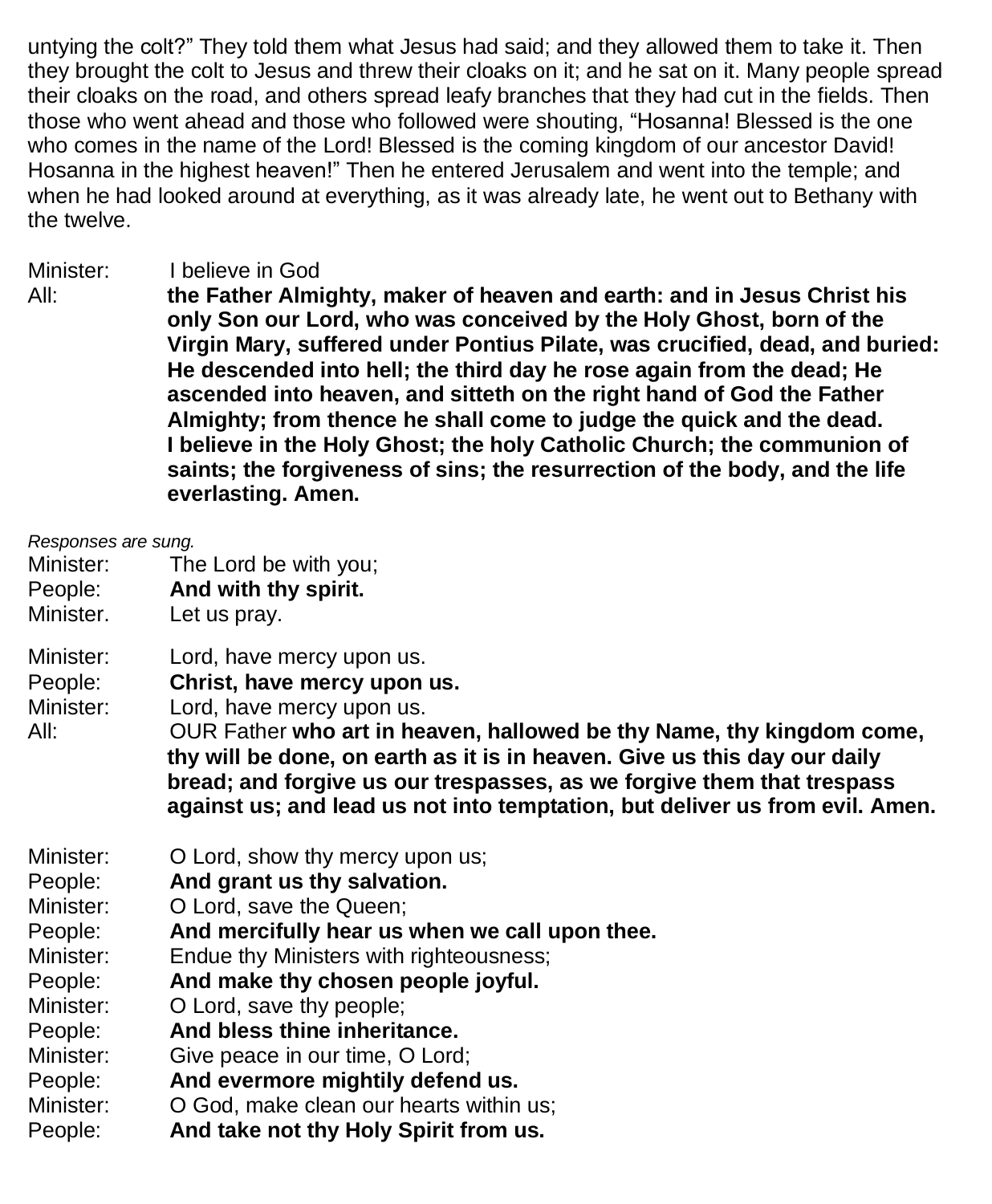#### Collect of the Day

 Almighty and everlasting God, who, of thy tender love towards all peoples, hast sent thy Son our Saviour Jesus Christ, to take upon him our flesh, and to suffer death upon the cross, that all should follow the example of his great humility: Mercifully grant, that we may both follow the example of his patience, and also be made partakers of his resurrection; through the same Jesus Christ our Lord. **Amen.**

#### Collect for Ash Wednesday

Almighty and everlasting God, who hatest nothing that thou has made, and dost forgive the sins of all them that are penitent: Create and make in us new and contrite hearts, that we worthily lamenting our sins, and acknowledging our wretchedness, may obtain of thee, the God of all mercy, perfect remission and forgiveness; through Jesus Christ our Lord. **Amen.**

#### The Second Collect, for Peace.

O God, who art the author of peace and lover of concord, in knowledge of whom standeth our eternal life, whose service is perfect freedom: Defend us thy humble servants in all assaults of our enemies; that we, surely trusting in thy defence, may not fear the power of any adversaries; through the might of Jesus Christ our Lord. **Amen.**

#### The Third Collect, for Grace.

O LORD our heavenly Father, Almighty and everlasting God, who hast safely brought us to the beginning of this day: Defend us in the same with thy mighty power; and grant that this day we fall into no sin, neither run into any kind of danger; but that all our doings may be ordered by thy governance, to do always that is righteous in thy sight; through Jesus Christ our Lord. **Amen.**

#### Hymn 131 Ride on, Ride on in Majesty (vv 1,3,5)

*Ride on! ride on in majesty! Hark! all the tribes hosanna cry; O Saviour meek, pursue thy road With palms and scattered garments strowed.*

*Ride on! ride on in majesty! The angel-squadrons of the sky Look down with sad and wondering eyes To see the approaching Sacrifice.*

Homily Rev'd Judy Steers

Anthem **The Palms** J.B. Fauré

*Ride on! ride on in majesty! In lowly pomp ride on to die; Bow thy meek head to mortal pain; Then take, O God, thy power, and reign.*

Closing Prayers for the church, the community, and the world.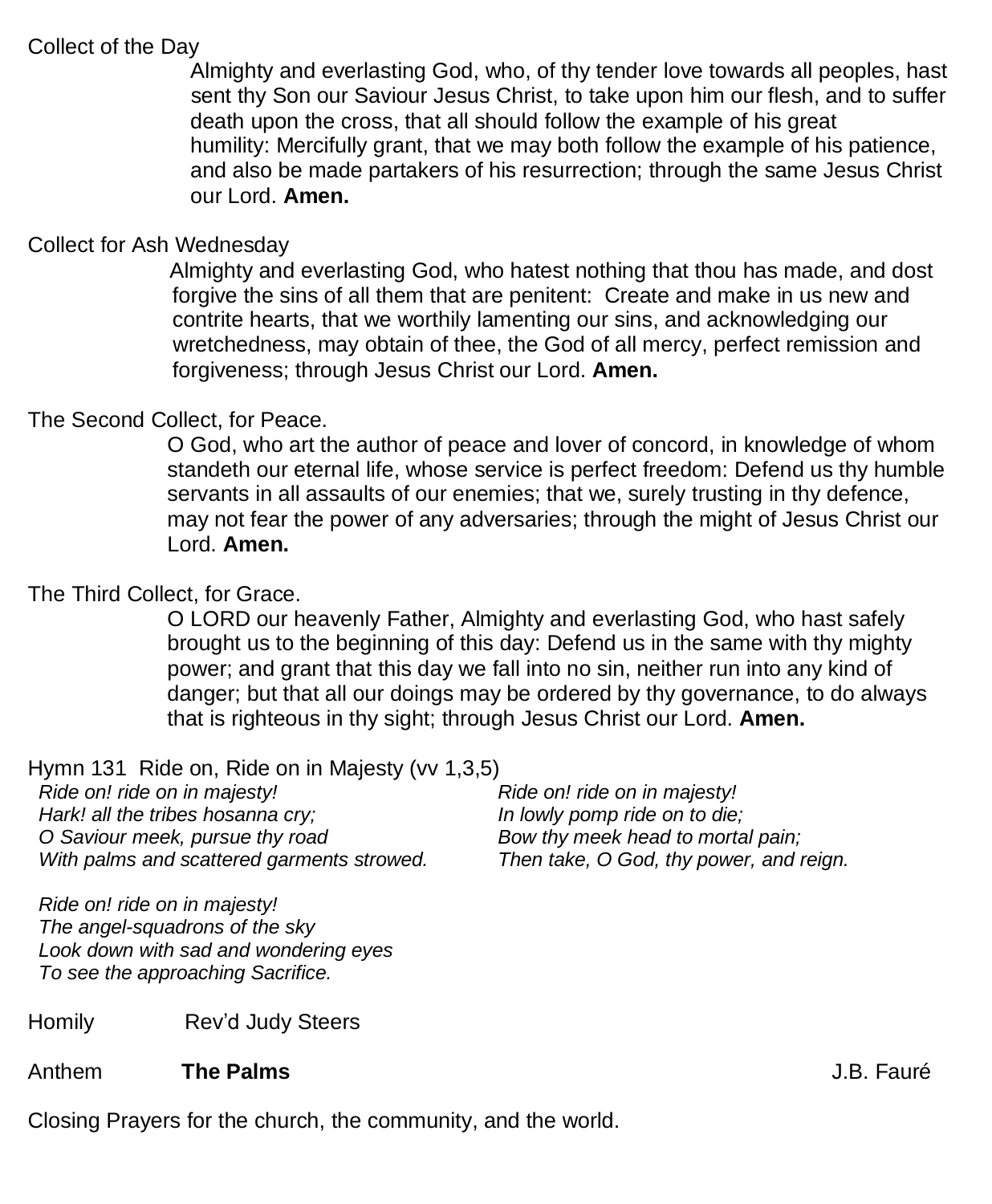#### A Prayer of Saint Chrysostom.

ALMIGHTY God, who hast given us grace at this time with one accord to make our common supplications unto thee; and dost promise that when two or three are gathered together in thy Name thou wilt grant their requests: Fulfil now, O Lord, the desires and petitions of thy servants, as may be most expedient for them; granting us in this world knowledge of thy truth, and in the world to come life everlasting. **Amen.**

We do not offer flowers during the season of Lent, however, if you would like to give flowers in memory of loved ones for Easter, please contact Elaine Dightam at 519-843-5091

| Reader            | Wendy Donohue, Peter Barr                                             |
|-------------------|-----------------------------------------------------------------------|
| Quartet           | Rebecca McKay, Christina Stelmacovich, Jerome Chang, Michael Cressman |
| Video Technicians | Steve Hornett                                                         |

## **ANOUNCEMENTS MARCH 28, 2021**

#### **Holy Week and Easter Services**

Following diocesan guidelines all of our services are live-streamed on the St. John's Elora YouTube Channel with no more than ten people present. Here are the services to help you mark the great Triduum:

**Maundy Thursday** 7:30pm Holy Communion with Quartet and Stripping of the Altar **Good Friday** 11:00am Solemn Meditations with Quartet and Passion Reading from members of the parish. **Easter Sunday** 11:00am Holy Communion with Quartet and special participation from the full Parish Choir.

#### **Easter Mailing**

Hopefully you have received through Canada Post or through hand delivery a copy of the Easter edition of Common Supplications along with some resources for Holy Week. If you did not receive your copy, please call the office.

#### **Keeping in Touch**

If you would like a copy of the Order of Service and text of the Sunday sermon delivered or mailed to you, please let us know.

#### **A Vision for St. John's**

The Vision Team continues to meet with small groups online to help us imagine a vision for a flourishing ministry at St. John's into the 2030's. There are two open sessions scheduled for Tuesday April 13 and